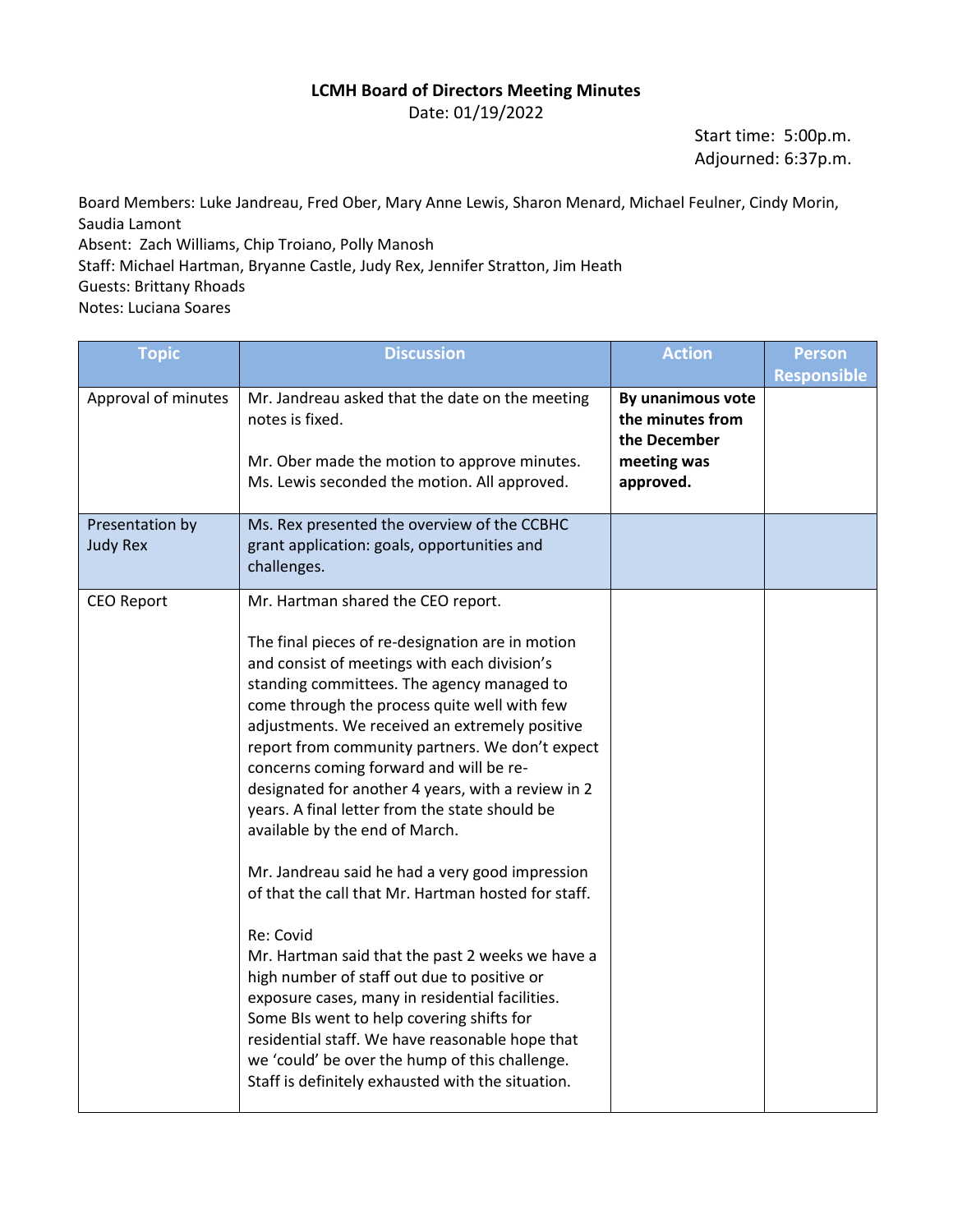|                   | We were able to offer staff an end of the year<br>bonus to staff with some state money, while 2/3<br>of the bonus came from the agency.                                                                                                                                                                                         |  |
|-------------------|---------------------------------------------------------------------------------------------------------------------------------------------------------------------------------------------------------------------------------------------------------------------------------------------------------------------------------|--|
|                   | There has been a strong movement from the state<br>with possible gain of additional dollars to payout<br>staff for the remainder of the year. We still can't<br>say what the figure would be but we have solid<br>support from our county delegation. DAIL and<br>DMH to support the bills that are moving within<br>the house. |  |
|                   | Recruitment has been very difficult but the<br>numbers are very slim. Yesterday we had a Crisis<br>Specialist accept the job for our liaison position<br>with Howard Center and with law enforcement.                                                                                                                           |  |
|                   | Next month Annie Paumgarten will present the<br>results of the staff satisfaction survey. The biggest<br>problem shown is the salary. In general, staff feel<br>good about their jobs and their performance.                                                                                                                    |  |
|                   | He said that he is thankful for the senior<br>leadership team, Brittany, Luciana and all staff for<br>the hard work for the past 24 months. We<br>continue to do services, managers and staff really<br>stepped up, and he feels it's time to give back to                                                                      |  |
|                   | employees.                                                                                                                                                                                                                                                                                                                      |  |
| Finance committee | Mr. Heath said that the Finance committee met<br>yesterday $(1/18/22)$                                                                                                                                                                                                                                                          |  |
|                   | Gain for October/November was Down to \$87K<br>from over 250K in QA1. Staff are entering their<br>notes late and billing is being delayed. He is<br>working with Annie Paumgarten to make sure<br>those notes are done in time.                                                                                                 |  |
|                   | Due to the fatigue and shortage of staff there is<br>not enough staff to do all the possible billing as<br>they are stretched thin to perform at full staff<br>level.                                                                                                                                                           |  |
|                   | Those factors are affecting our financials, even<br>with all challenges and the ability of staff to<br>support each other, we are still in a good place.                                                                                                                                                                        |  |
|                   | Mr. Heath shared a report on investments with<br>the finance committee, he is checking the funds 3x<br>a week. The goal is to invest funds in staff's<br>education.                                                                                                                                                             |  |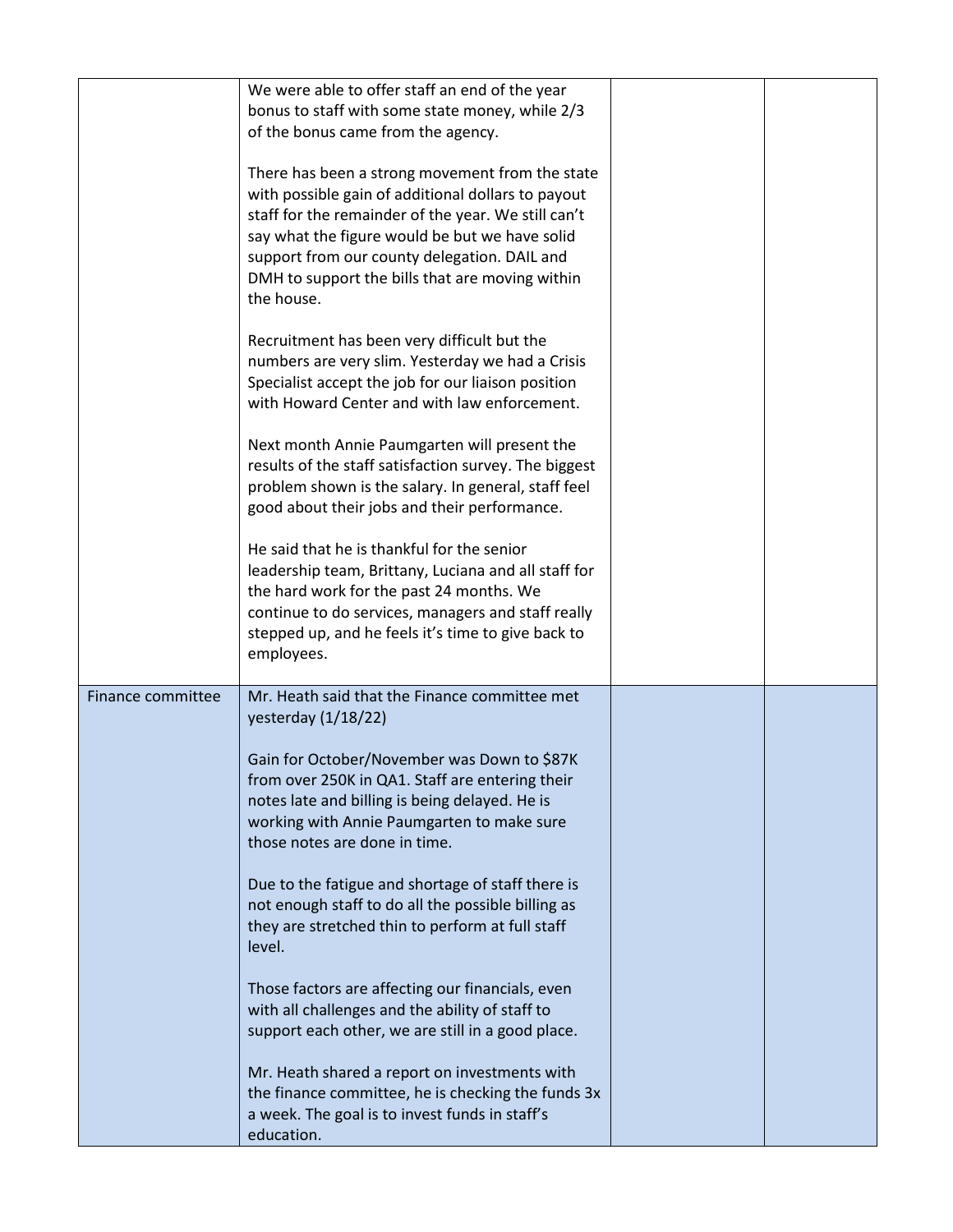|                                          | Mr. Jandreau asked board members to start<br>thinking about how we can be more attractive to<br>bring more employees, what we could do to take<br>care of our staff. He would like to get this<br>conversation started and get processes in place.<br>Mr. Feulner seconded Mr. Jandreau in this effort<br>and how the board can help put some action to<br>support these efforts.                                                                                                                                                                                                                                                                                   |                                                       |  |
|------------------------------------------|---------------------------------------------------------------------------------------------------------------------------------------------------------------------------------------------------------------------------------------------------------------------------------------------------------------------------------------------------------------------------------------------------------------------------------------------------------------------------------------------------------------------------------------------------------------------------------------------------------------------------------------------------------------------|-------------------------------------------------------|--|
| <b>Equity and Diversity</b><br>Committee | Ms. Lamont said that the committee had a good<br>conversation about self-care and how the group<br>can be creative to support people in the agency<br>and within the community. How to help people<br>prioritize their care to be able to help others.<br>Ms. Soares said that this was brought up at the<br>first Wellness committee meeting and will work on<br>connecting the groups to work on self-care<br>opportunities and challenges together.<br>Ms. Lewis said that she connected with Ms. Rex to<br>look into grants to cover the Equity training for the<br>board. Ms. Rex said that she found one grant that<br>might be an option and will follow up. |                                                       |  |
| <b>Standing committee</b><br>meetings    | Mr. Hartman said the CYFS services have been<br>gone up, and the number of BIs are still short, not<br>covering the need in the community.<br>We've been trying to be creative and maximize the<br>staff we have and serve the community.                                                                                                                                                                                                                                                                                                                                                                                                                           |                                                       |  |
| New business                             | Mr. Jandreau said that the board sub-committees<br>should be revisited. We should consider bringing<br>back the Governance and the Community<br>Engagement committees and bring participation in<br>that. He plans on participating more on the other<br>committees to be able to educate himself.<br>Ms. Soares gave a quick overview of the Board                                                                                                                                                                                                                                                                                                                 |                                                       |  |
|                                          | Intranet that she has been working on. All<br>documents from the current Board Portal are<br>being migrated. Once the intranet is ready, she<br>will send an email on how to access. It should be<br>ready is a couple of weeks.<br>Mr. Feulner asked for a motion to be appointed to<br>the finance committee. Mr. Ober moved the                                                                                                                                                                                                                                                                                                                                  | By unanimous vote<br>Mr. Feulner was<br>approved as a |  |
|                                          | motion to have Mike Feulner as a member of the                                                                                                                                                                                                                                                                                                                                                                                                                                                                                                                                                                                                                      | member of the<br>finance committee                    |  |